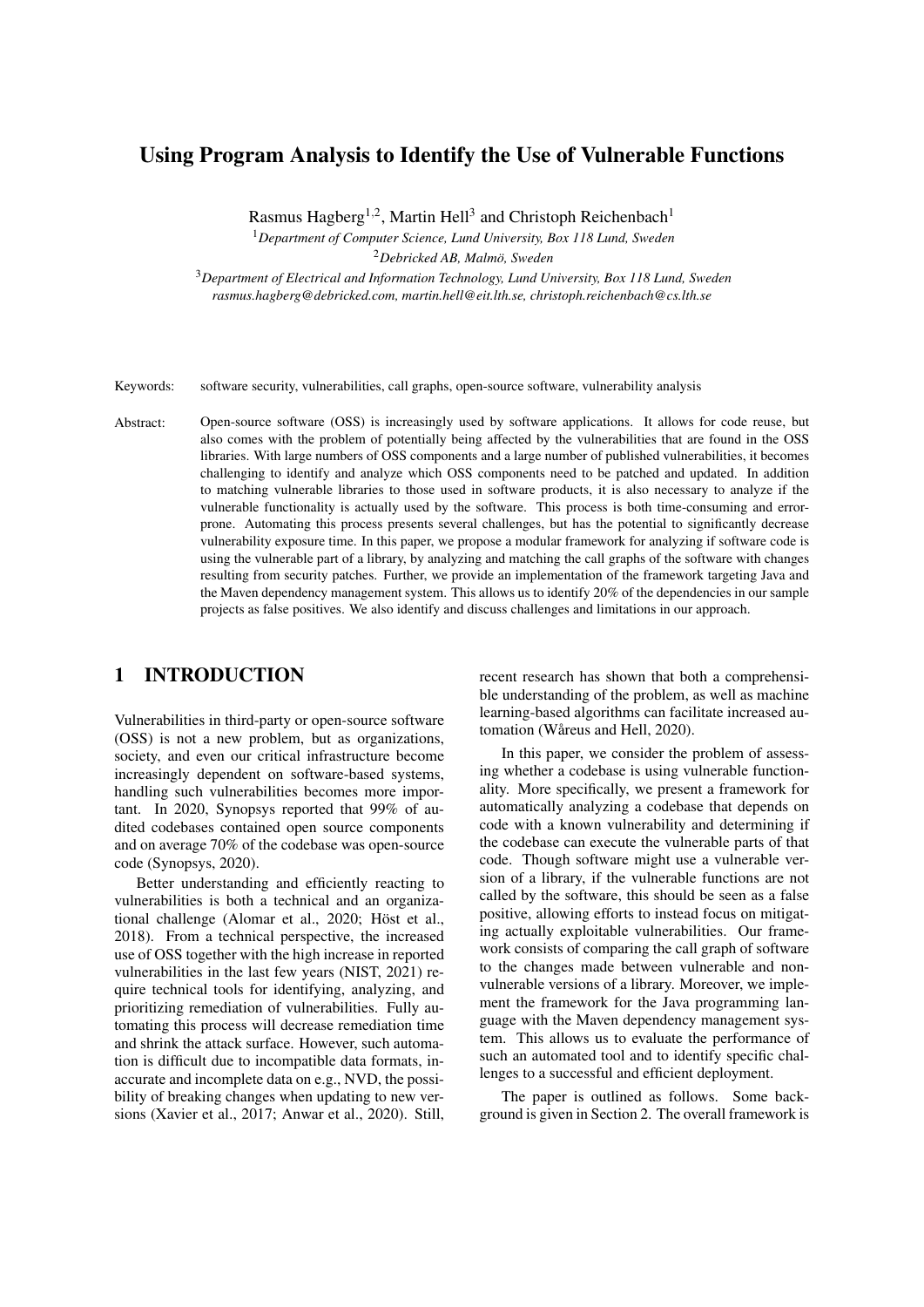described in Section 3, our implementation is given in Section 4 and the evaluation results are given in Section 5. Section 6 describes limitations and scalability considerations. We discuss related work in Section 7 and conclude in Section 8.

# 2 BACKGROUND

#### 2.1 Software Vulnerabilities

Vulnerabilities can be found in several places, including issues, advisories, and mailing lists, but the largest public database is NVD, maintained by NIST, with a current collection of about 150k vulnerabilities. These are enumerated using the Common Vulnerabilities and Exposures (CVE) scheme (The MITRE Corporation, 2021), maintained by MITRE. NVD adds information that is useful for analyzing the vulnerabilities. This includes e.g., CPE (Common Platform Enumeration) identifiers (NIST, 2011). A CPE is a standardized representation of a software library. It is given by a string,

cpe:2.3:a:vendor:product:version:\*:\*:\*...

In addition to specifying vendor, product, and version, as above, the string supports several additional attributes, such as update, language, target software and hardware, etc. In order to identify the use of vulnerable libraries, the library version can be matched against the CPEs for a given vulnerability. This assumes that a correct CPE for a library can be determined, e.g., from the dependency management system. The Maven dependency management system lists the dependencies of a project in a file named pom.xml. This XML file<sup>1</sup> defines a dependency using three main attributes.

- groupId. This should be unique for an organization or project.
- artifactId. This points out the specific project.
- version. This gives the version of the dependency or a valid range of versions that Maven can download and link at compilation time.

The discrepancy between CPEs, as used by e.g., NVD and the Maven dependency data causes additional challenges when identifying potentially vulnerable libraries.

## 2.2 Call Graphs

A call graph is a graph that describes which method (function, subroutine, . . . ) in a program can call which other methods (Ryder, 1979). The graph represents each method as a node and each potential call as an edge from a caller to a (potential) callee. When a method  $m_1$  can reach a method  $m_2$  by following a path (a sequence of edges) in the call graph, the call graph predicts that a call to  $m_1$  might (indirectly) result in a call to *m*<sub>2</sub>.

In software security, we are mainly interested in *sound* call graphs, i.e., call graphs that conservatively approximate all possible calls. In a sound call graph, the absence of a path from the node for method  $m_1$  to the node for method  $m_2$  means that a call to  $m_1$  can *never* result in the call to method *m*2.

Program analysis researchers have developed a number of techniques for automatically extracting call graphs from software. For example, dynamic call graph analysis (Xie and Notkin, 2002) computes *precise* call graphs by running a program through a test suite and observing which calls go to which methods; however, the resultant dynamic call graphs lack any edges that were not exercised in the test suite, meaning that they are not (generally) sound.

Static call graph analysis, by contrast, examines the program's structure and produces conservative approximations. Much of the work in this area has been on increasing precision, i.e., eliminating impossible call edges (Smaragdakis et al., 2015). In a recent analysis, Sui et al. provide an overview over the main static techniques (Sui et al., 2020), but also observe that the state of the art does not produce sound call graphs: They report a median recall of 88.4%, or 93.5% with more expensive modeling for dynamic language features. These algorithms can miss call edges due to "dynamic" language features such as reflective calls (e.g., Java's Method::invoke) or dynamic linking (e.g., POSIX' dlopen), but especially due to native (e.g., Java-to-C) calls. For highly dynamic languages such as JavaScript that heavily rely on dynamic code loading and code generation, static call graph construction is particularly challenging (Antal et al., 2018).

## 3 FRAMEWORK OVERVIEW

In this section, we describe an overall framework for determining if a piece of software is using the vulnerable function. An overview of the framework is given in Figure 1.

First, we detect which libraries, and versions, are

<sup>&</sup>lt;sup>1</sup>See https://maven.apache.org/pom.html for details.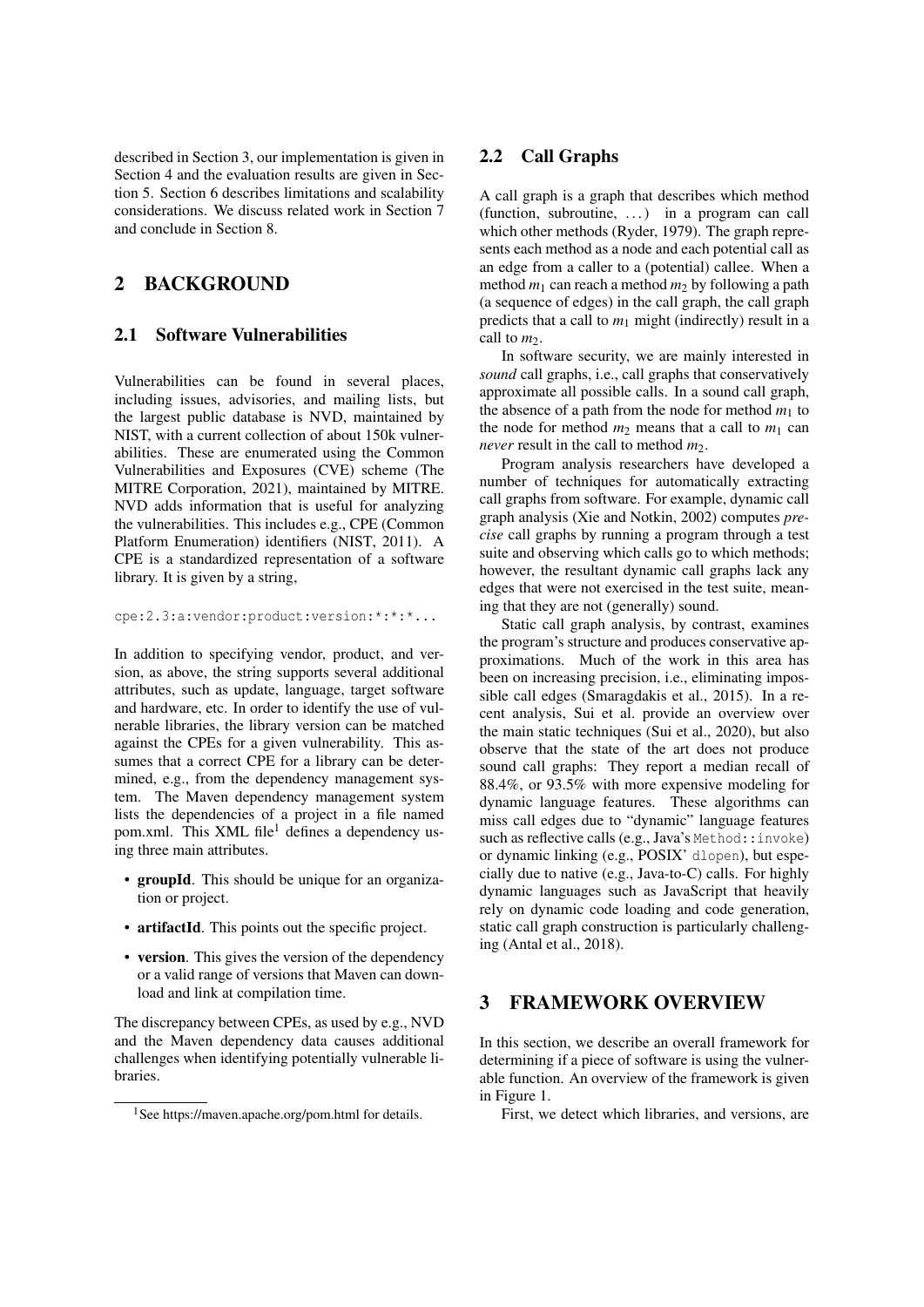

Figure 1: Vulnerable Functionality Framework

used by the software. This can be done in several ways, e.g., through a software Bill of Materials (BoM), scanning of the sources, or by analyzing the dependency file used by dependency managers. It is important to detect not only the direct dependencies used but also all transitive dependencies, as vulnerabilities can be located also in these. The next step is to detect vulnerabilities in the used libraries. Vulnerabilities can be identified e.g., using NVD, but other databases or sources can also be used. With a match between a CPE and a used library, we proceed with the library vulnerability marking and program analysis respectively in order to detect if vulnerable functionality is being used.

#### 3.1 Library Vulnerability Marking

When a piece of software calls a library with a known vulnerability, the software *may* be vulnerable. Whether it *is* vulnerable depends on whether the software calls the vulnerable portion of the library's code in a way that exercises the vulnerability.

In general, this property is not decidable, but we can approximate it e.g. by checking if the client software can ever call the vulnerable library.

In our framework, we use a more precise technique, in which we mark library vulnerabilities at the *method level*; i.e., we identify which methods may trigger the vulnerability. Our technique relies on two versions of the same library: one (referenced by the client software) with a known vulnerability, and another, later version in which the developers have fixed that vulnerability. These versions may be different releases of the same library or different commits to the library's revision control system. We extract the modified code by computing the difference between these two versions and conservatively mark all methods that have been changed as vulnerable. The result is a set of potentially vulnerable methods. We then compute uniquely identifying signatures for these methods and store these signatures in a database. It can be noted that this information is independent of the client code and can be re-used for any number of clients.

Table 1: Language features that interfere with sound call graph construction for a selection of popular languages. The below is approximate, due to language extensions (e.g., inline assembly for C/C++ adds "Native Calls"-like complexity) and special run-time features (e.g., the POSIX signal handling facility adds "External Callbacks"-like challenges).

|                             | $C/C++$ | .Iava | Python | <b>JavaScript</b> |
|-----------------------------|---------|-------|--------|-------------------|
| <b>Not Memory Safe</b>      | x       |       |        |                   |
| eval()                      |         |       | x      | x                 |
| <b>Dynamic Code Loading</b> | X       | x     | x      | x                 |
| <b>Native Calls</b>         |         | x     | x      |                   |
| <b>External Callbacks</b>   |         | VM    |        | <b>Browser</b>    |
| <b>Reflection</b>           |         | x     | X      | x                 |
| <b>Prototype Based</b>      |         |       |        | x                 |

## 3.2 Client Code Analysis

To check if a piece of client code may exercise a known vulnerability, we link the code against its libraries and compute the code's call graph. We then extract all methods that are reachable from the client code's entry points, compute the corresponding signatures, and compare them against our signature database with library vulnerabilities. If there is a match, we report that the client code is affected by a vulnerability.

Our database can also track which vulnerabilities are related to which methods, and how precise we believe our vulnerability markings to be for this library (e.g., whether we were able to compute method-level information at all), to improve reporting.

## 4 IMPLEMENTATION

Instantiating the framework requires choices and solutions to a set of challenges. In this section, we describe our implementation and design decisions.

#### 4.1 Language Support

Our techniques depend intrinsically on each programming language's semantics. Many languages have features for indirect calls, including calls to dynamically loaded or synthesized code. For example, C/C++ support function pointers, and the lack of type safety in C/C++ allows programmers to hide function pointers in arbitrarily complex encodings. Dynamic languages (JavaScript, Python etc.) provide eval () functions (McCarthy, 1960) that execute string values as code. All these features complicate analysis.

Table 1 provides an overview of likely challenges in static call graph generation for several popular languages. "Dynamic Code Loading", "Native Calls"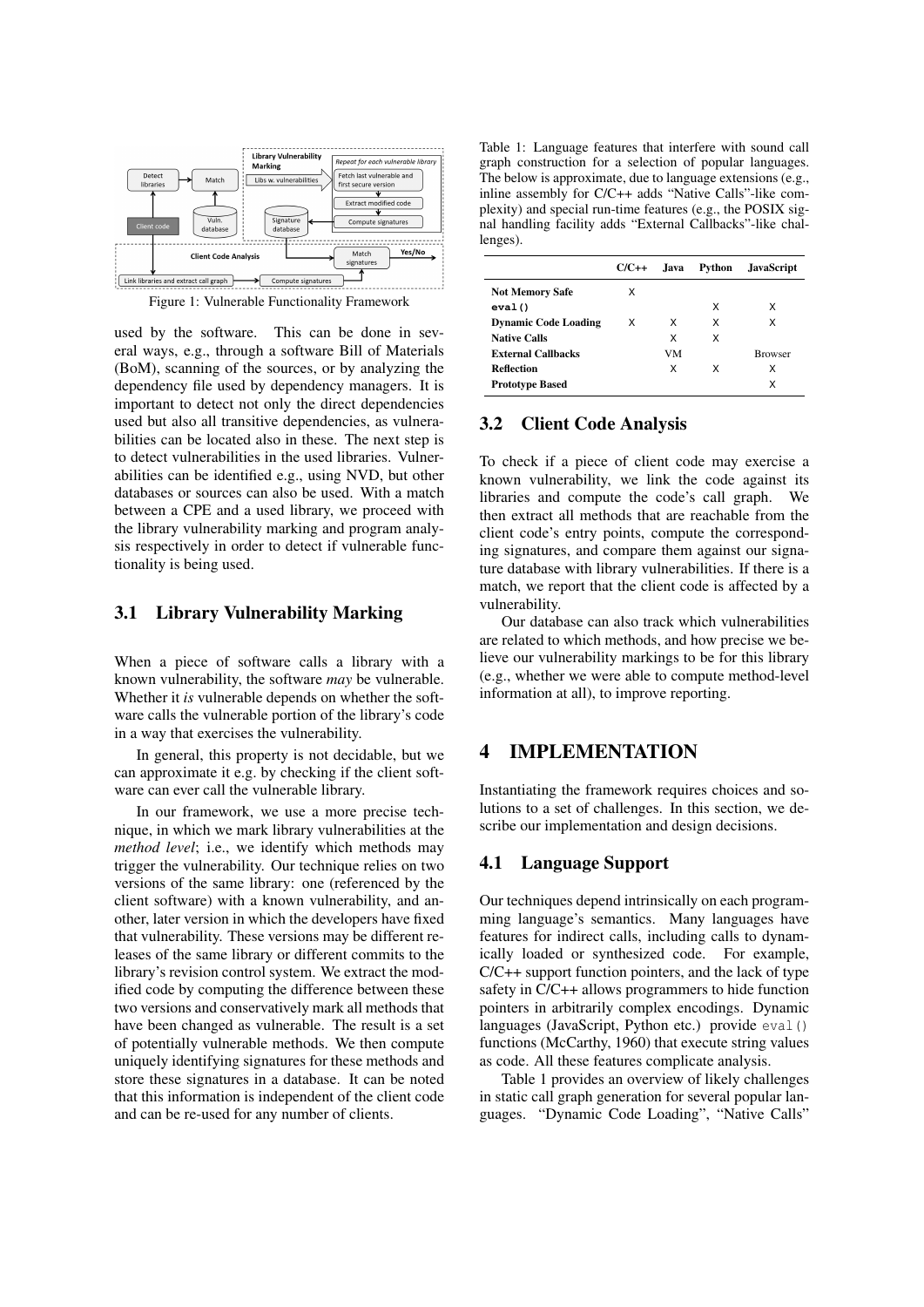and "External Callbacks" allow calls to or from code that the static analysis may not be able to see. "Reflection" is a weakened form of eval () that allows e.g. instantiating a class from a string that provides the class name. "Prototype Based" refers to a dynamic form of inheritance that is incompatible with most static call graph analysis techniques.

While specialized techniques can improve call graph precision to some degree (Ko et al., 2015), sound call graph construction may still identify a very high number of false positives, and practical call graph construction algorithms may choose to relax soundness in favor of higher precision. If the extent of this relaxation is clearly specified, we refer to the relaxed analysis as "soundy" (Livshits et al., 2015). A productionized version of our approach could combine soundy call graph analysis with a sound detector for all sources of unsoundness, for manual inspection.

Our implementation targets Java, due to the maturity of Java tooling. Java is memory safe and has no built-in eval(), but supports dynamic loading and reflection (Li et al., 2019).

## 4.2 Library and Vulnerability Detection

To favor simplicity and ease of use, as much of the process as possible should be automated. Thus, an implementation should be integrated with a developer's existing toolchain. In modern development, delivering and deploying new software versions and services is automated through Continuous Integration and Continuous Deployment (CI/CD). The CI/CD flow automates the software development flow, from design to testing and deployment, enabling incremental roll-out of new software. This allows e.g., vulnerable libraries to be updated without waiting for other code to finish. Assuming such a modern, and agile, development process, we use information that is already being submitted to the CI/CD pipeline and integrate our analysis framework with the version management system. This way, we parse the same files that the version management system does, ensuring that the user only needs to supply files readily available and that are anyway uploaded to version management and CI/CD systems. This has the additional advantage of ensuring that the vulnerability filter fetches exactly the same libraries that the code normally uses, eliminating a potential source of error. In particular, we implement support for the Maven dependency management system. Maven is a popular dependency management system for Java, used for dependency resolution, including transitive dependencies, as well as some version management.

We use NVD for finding vulnerabilities that affect

the libraries in use. If the CPE information for a given vulnerability matches the library version given by the Maven dependency management system, then this library will be subject to our library analysis.

#### 4.3 Implementing Library Analysis

With a known vulnerability, we also know the latest vulnerable version from the CPE list on NVD. Using Maven, we fetch the first non-vulnerable version and compare these two. The comparison is done in two steps. First, we use the java-diff-utils<sup>2</sup> library to produce the diff between the versions, and the list of line numbers that are changed, added or removed, as well as if any new files are added to the library. Then we use ExtendJ (Ekman and Hedin, 2007) to translate this list of files and lines into a list of Java classes and methods. Then, these classes and methods are converted into unique signatures. These signatures uniquely identify a method or class, and so we are able to know which methods and classes have changed between the vulnerable and fixed versions. This list is stored in a database for later use.

This process of library analysis is fully automated, from determining the non-vulnerable version to producing the output with signatures. However, automation here comes with a cost. Versions susceptible to a vulnerability (and by the method of elimination which versions are not) are available from the vulnerability database. Which specific commit includes the fix is however not available. Because of this, we limit ourselves to analyzing released versions, possibly introducing some false positives when the releases include more updates than just the vulnerability patch.

#### 4.4 Implementing Client Code Analysis

For client code analysis, we construct a call graph of the client code. As we detail in Section 5, test coverage is very low for many projects. Thus, we choose the static approach over a dynamic one.

We create the call graph using the Soot (Vallée-Rai et al., 1999) static analyzer, using the Class Hierarchy Analysis algorithm (Dean et al., 1995). Soot is a framework for Java code analysis, transformation, and optimization, but we use it only for its ability to generate call graphs of Java programs.

Once we have constructed a call graph over the client code (with the included library code) we can check this to see if it contains any of the vulnerable signatures that we found in the library analysis phase. Here, the Soot output is used to create signatures that can be matched with those computed in the library

<sup>&</sup>lt;sup>2</sup>https://java-diff-utils.github.io/java-diff-utils/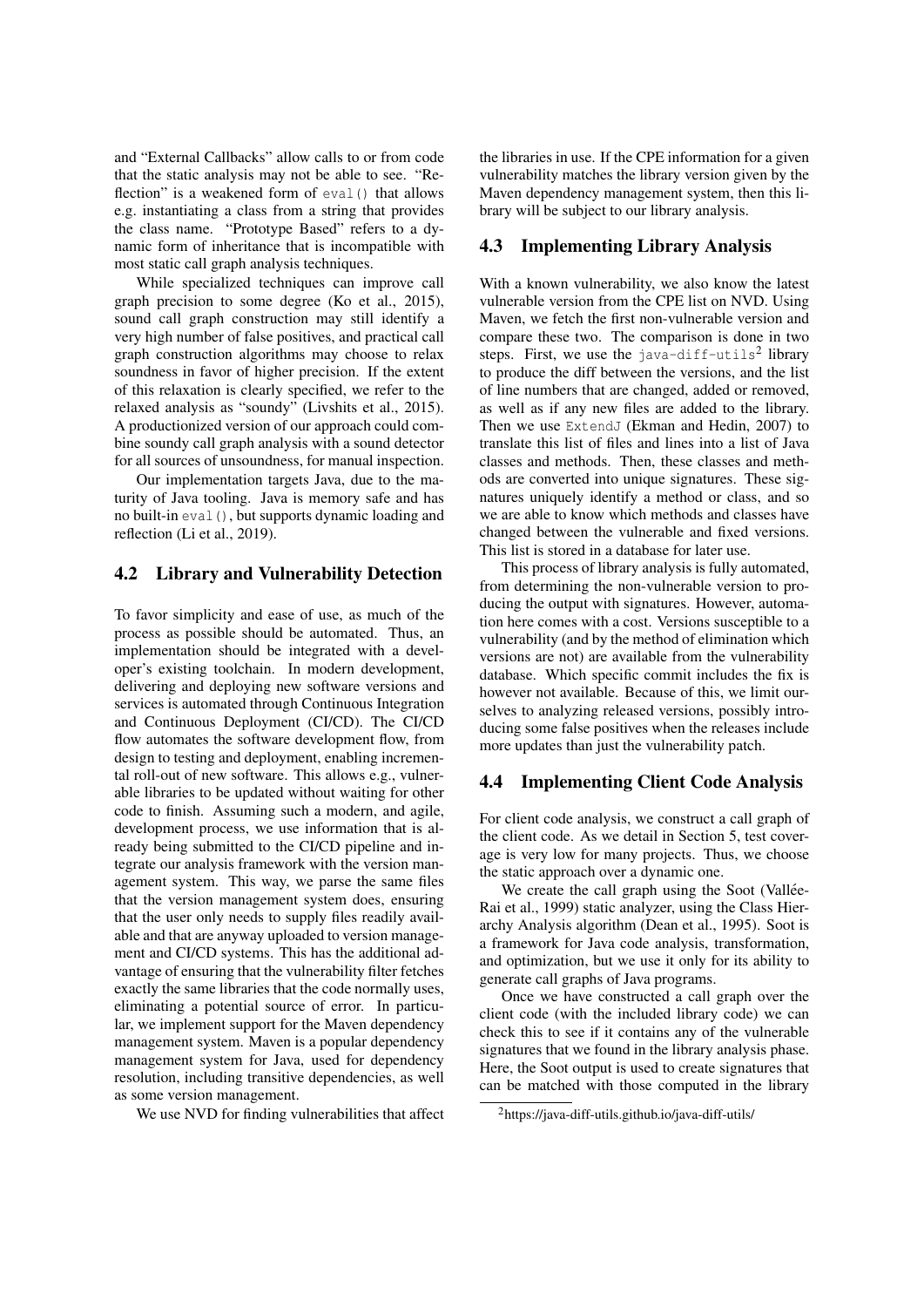analysis. If there is a match, we have shown that the client is using the part of a library that changed between a vulnerable and a fixed version. Thus, they are not only using a vulnerable library but likely the specific vulnerable part of that library. We also present the execution path to the code to inform the user which part or parts of their codebase that is affected. This is useful in case the library is not updated, but the vulnerability is mitigated in another way, e.g., if the update introduces breaking changes.

## 5 RESULTS

Projects using Maven were selected by searching GitHub for projects with a pom.xml file in the root directory of the repository and sorting by the time GitHub indexed them. This produces a reasonably random result and we chose 200 programs to analyze.

In the following, a "project" is a repository cloned from GitHub, and a "dependency" is one version of an artifact in Maven used by a project, either directly or transitively.

We first remove projects that are not interesting or even possible to analyze. Out of the 200 projects, 50 failed to compile, 9 had no code to analyze, and an additional 11 had to be excluded due to having erroneous or no longer working Maven configurations. This leaves us with a total of 130 projects that can potentially be analyzed.

#### 5.1 Analyzable Projects

The version of Soot we use can only analyze Java version 8 or lower code. Thus, 15 projects had to be excluded due to Soot not being able to analyze them.

One program was manually excluded since the repository supposedly containing many of the dependencies of the said program no longer did so. This left us with a total of 114 projects that compiled, had code to analyze, and that Soot was capable of analyzing.

## 5.2 Dependencies with Matching Vulnerabilities

Of the 114 projects that we could analyze, 111 had third-party dependencies, while 3 did not. Further, 102 projects were analyzed to have at least one dependency with a CVE listed against the version in use. In other words, 89% of the projects used dependencies with known vulnerabilities, while 11% (12 out of 114) did not have any dependencies with known vulnerabilities (CVEs).

Table 2: Test coverage for the sampled projects.

| Category         |     | Projects Can calc.<br>coverage | <b>Test</b><br>coverage |
|------------------|-----|--------------------------------|-------------------------|
| Total projects   | 200 | 23                             | 26.8%                   |
| Static analysis  | 114 | 20                             | 27.2%                   |
| Vuln. dependency | 76  | 14                             | $16.4\%$                |

Looking at the 111 projects with dependencies, there were in total 8701 usages of 3117 unique dependencies and versions. Of the 8701 usages, 2741 were of a dependency with a CVE listed against it, meaning that about 32% of the time a dependency was included that dependency had a CVE listed against it. These usages of vulnerable dependencies represented in total 299 unique dependencies and versions.

## 5.3 Analyzable Dependencies

Of these 2741 usages of dependencies with CVEs listed against them, we were not able to analyze 514 of them (19%). Out of the 2227 that we were able to analyze, 1682 used the dependency in such a way as to expose the vulnerable parts of the dependency. The other 545 uses were analyzed not to use the vulnerable functionality. This means that about 20% (545 out of 2741) of dependencies with a matching vulnerability (CVE) were not vulnerable since the vulnerable functionality was not used. If we exclude dependencies that we could not analyze, 24% (545 out of 2227) did not use the vulnerable functionality.

## 5.4 Test Coverage

Our choice of static analysis for creating the call graph is motivated by the test coverage for the analyzed projects. To measure the test coverage, the Ja-CoCo Maven plugin was used. Of the 200 projects, only 32 had tests that passed and 23 of these produced valid test coverage with JaCoCo, with an average of 26.8% reported coverage. For projects with vulnerable dependencies, we found that the test coverage was only 16.4% on average, see Table 2. This shows the importance of using static call graph generation as opposed to a dynamic approach.

# 6 LIMITATIONS AND SCALABILITY

In this section, we identify why some (514 out of 2741) of the dependency usages with a listed CVE could not be analyzed. Then, we also analyze the scalability of our approach.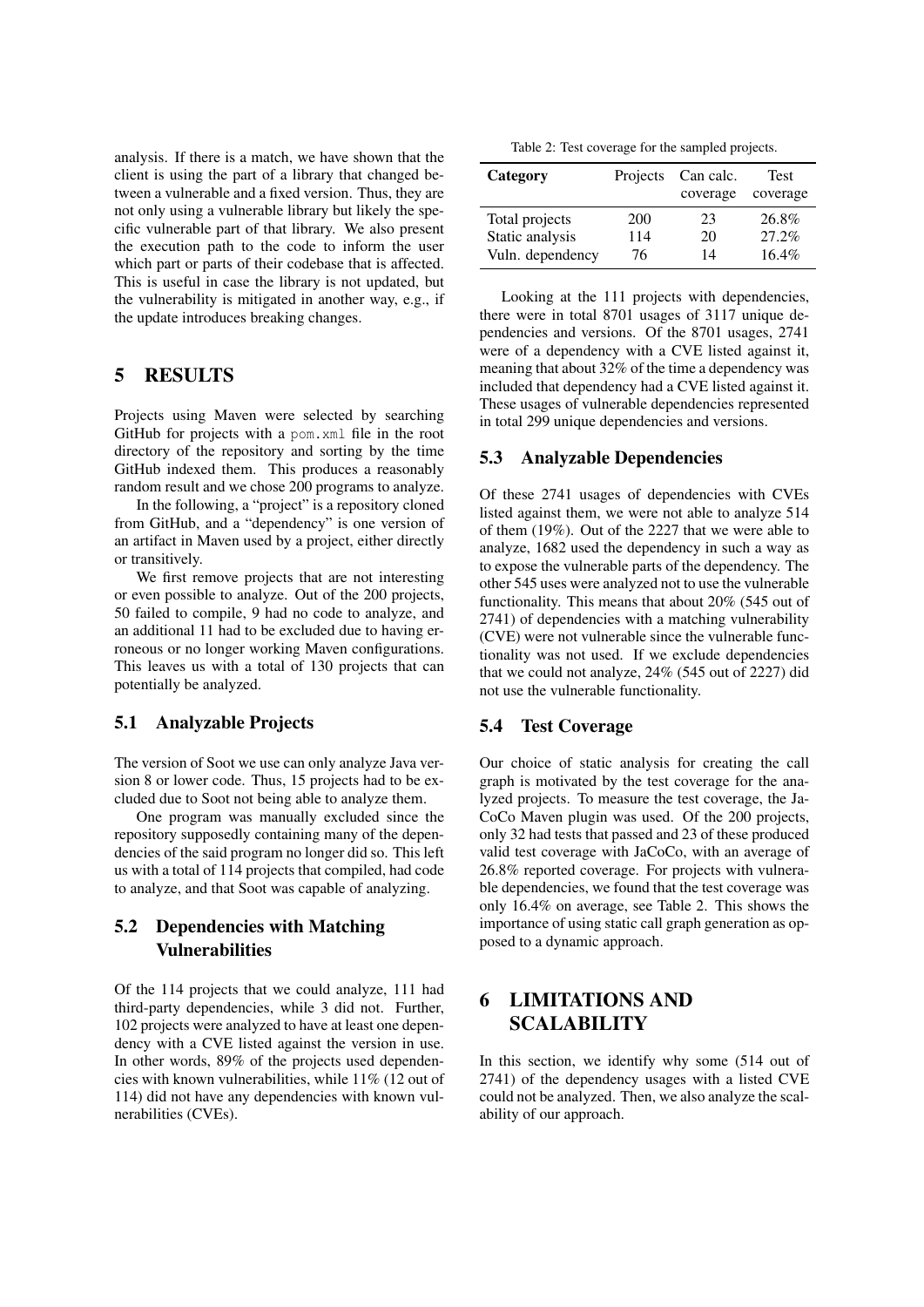Table 3: Dependency usages that could not be analyzed for some packages.

| <b>Project</b> | Usages that could not be analyzed |
|----------------|-----------------------------------|
| postgresql     | 190                               |
| jetty          | 75                                |
| javax mail     | 50                                |
| dom4j          | 25                                |
| apache poi     | 20                                |
| other          | 154                               |
| Total          | 514                               |

Table 4: Most common reasons for why a vulnerable dependency could not be analyzed.

| Reason                     | Vuln, that could<br>not be analyzed |
|----------------------------|-------------------------------------|
| Version not available      | 82                                  |
| Versioning Scheme Mismatch | 81                                  |
| Dependency moved           | 73                                  |
| Program limitations        | 67                                  |
| No end version             | 26                                  |
| Modifier changed           | 12                                  |
| Other                      | 11                                  |
| Total                      | 352                                 |

## 6.1 Dependencies that Could not be Analyzed

We see that a small number of dependencies that are listed in many CVEs are responsible for a large share of these. For example, PostgreSQL alone is responsible for over a third of the vulnerability usages we are unable to analyze, 190 of the 514. Table 3 summarizes the dependencies that caused most problems.

Many of these 514 dependency usages refer to the same 299 vulnerable dependencies, but possibly to different vulnerabilities. We therefore combine references to the same vulnerabilities in our summary in Table 4, for a total of 352 references to different vulnerabilities that we could not analyze.

In 82 cases the specific version that we need for the analysis is not available in the Maven repository, i.e., a version referenced in NVD is not listed by Maven at all. Similarly, we found 81 cases where there was a versioning scheme mismatch between NVD and Maven. This case was specific to postgresql. In some cases, we noticed that the groupId or artifactId changed between two software versions. Such changes in the dependency naming occurred in 73 cases. We identified 67 cases that we attribute to limitations in the software, e.g., handling of additional qualifiers and build dates in version informa-

tion. In 26 cases, NVD does not have any information about in which version a vulnerability is fixed, i.e., no end version CPE is provided for the vulnerable software. Finally, in 12 cases we found that a modifier changed between versions. A modifier is the part of the version string that is not dot-separated numbers. For example, we want to compare 24.2-jre with 24.3 ire, not with 24.3-android.

## 6.2 General Limitations

False positives can be introduced when computing the diff between the last vulnerable and first fixed version of a library, either due to more being marked as changed than actually is changed or more being changed than is required to fix the vulnerability.

Sometimes, there is a discrepancy between the naming schemes in the vulnerability database and the dependency management system. This can lead to both false negatives and false positives when names are interpreted and matched. An example of a potential error is the spring framework. In Maven, Spring implementations are distributed as separate packages with the org.springframework group ID and with artifact IDs like spring-web, spring-orm etc. In NVD, however, no such distinction is made and CVEs are just filed against "spring\_framework".

Any call graph of reasonable precision for a language such as Java will not be sound in the general case. In other words, errors can be introduced when creating the call graph. The exact error depends on many design choices in the call graph analysis.We therefore opted for a highly conservative call graph algorithm. Still, some of the challenges identified in this study, such as call graph algorithms failing to fully model callbacks from native code may also affect the recall of our approach.

#### 6.3 Efficiency and Scalability

To be viable for larger projects, the approach needs to scale well with project size. Large projects are here seen as either projects with a large number of classes and methods, or as projects with a large number of dependencies. Due to dependencies possibly being transitive, importing one library could result in several hundred dependencies, where some of them can be matched against a CVE. Thus, when looking at scaling, we analyzed two factors, namely (a) the number of vulnerable dependencies (before analysis), and (b) the size of the call graph.

We ran these experiments on a Dell XPS 9350 laptop. Considering the running time as a function of the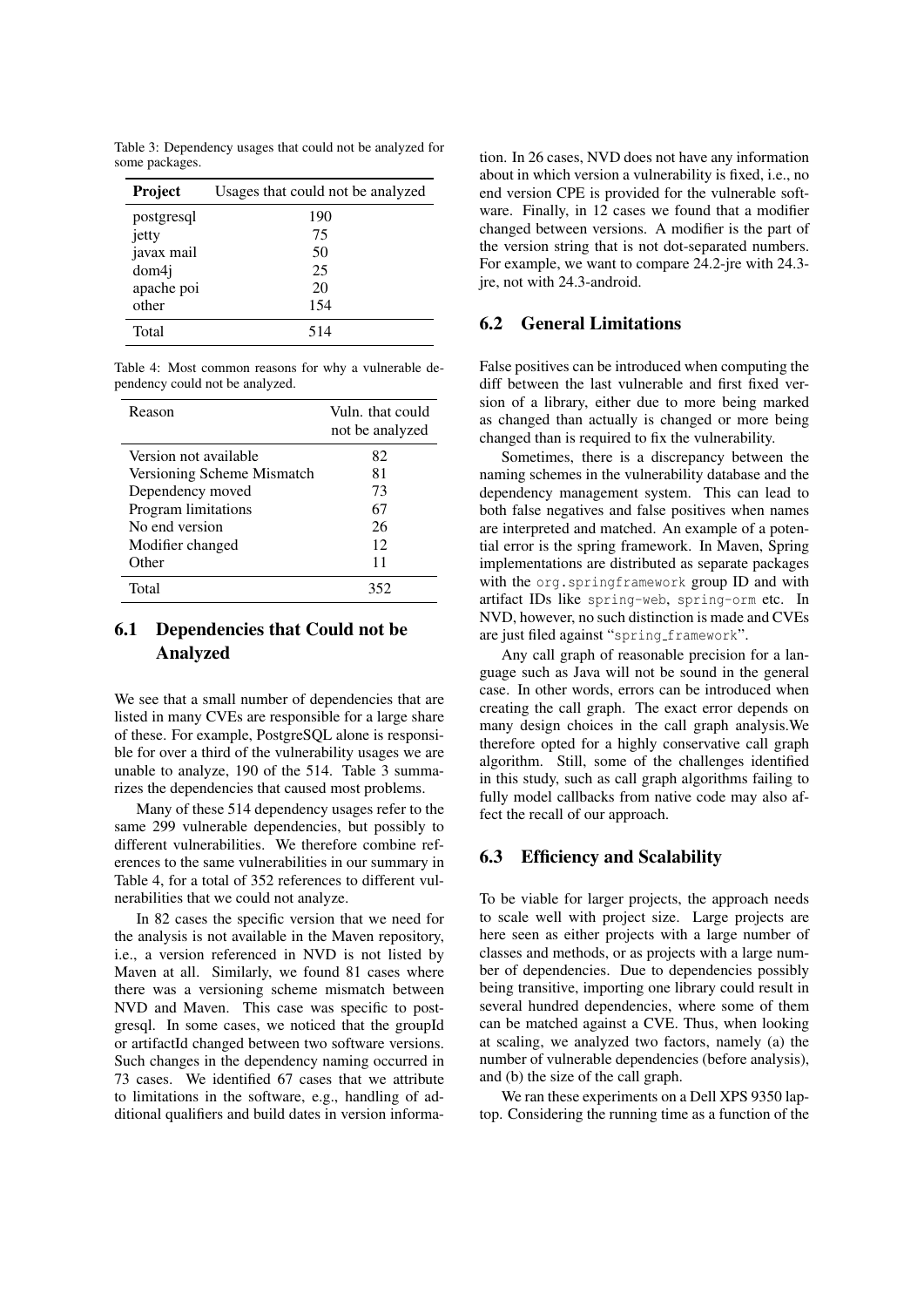

Figure 2: Call graph size vs. runtime, zoomed in on projects with at most 500,000 call graph edges.

number of vulnerable dependencies, the correlation coefficient is 0.11, indicating a very weak correlation.

If we instead consider the number of edges in the call graph, we see a much stronger correlation to the running time. The correlation coefficient is here 0.96. For the vast majority of projects, the call graph has fewer than 500,000 edges, with only a few outliers in our sample. Looking at only projects with up to 500,000 call graph edges, the correlation coefficient is 0.71, still a rather strong correlation. This is shown in Figure 2, together with linear regression. The lower correlation is due to the library analysis not being included in the call graph size, and for large projects this is negligible. For smaller projects, the library analysis will affect the running time, but will still not be visible when looking at the program call graph.

## 7 RELATED WORK

In our work, we focus on utilizing static call graphs to improve the precision of vulnerability discovery. Our static approach is similar to Plate et al.'s dynamic approach (Plate et al., 2015), which collects call graphs while running test. Their approach therefore requires a high-quality test suite. Existing techniques for automatic test generation can aid such approaches, but cannot supplant hand-written tests (Sui et al., 2020).

Ponta et al. expand on Plate et al.'s approach, combining static and dynamic analysis (Ponta et al., 2018) to address this limitation in a productionized tool used internally at SAP and exploring mitigation strategies. Their findings show that on SAP code, 7.9% of the vulnerabilities that they detect require both static and dynamic analysis. It is not clear how their findings translate to software developed outside of this specific industrial environment; for instance, the low degree of unit test coverage that we found (Section 5.4) would severely limit their dynamic techniques. They do not describe their call graph construction algorithm, so we cannot make a more detailed comparison.

Our approach relies on CPE information to identify vulnerable versions of libraries. However, that information may be incomplete or inaccurate. If the CPE does not specify the earliest vulnerable version of a library, we currently make the conservative assumption that all versions prior to the reported fix (if any) are vulnerable. Dashevskyi et al. introduce a technique for tracing a vulnerability backward in time through an affected piece of software to find out at what point that vulnerability was first introduced (Dashevskyi et al., 2019). This approach could complement our technique and reduce the false positive rate.

## 8 CONCLUSIONS

We have described a framework for analyzing the use of vulnerable functionality in libraries containing vulnerable code. We instantiated the framework to analyzing Java libraries, using data from the Maven dependency management system and evaluated the on randomly chosen GitHub projects. Of 111 analyzable projects with dependencies, we identified 2741 usages of dependencies with known vulnerabilities and successfully analyzed 2227 of these usages, of which 545 uses did not use the vulnerable functionality. Though our implementation has limitations, it provides a promising step towards fully automating vulnerability identification, removing false positives stemming from a pure CPE match.

## Acknowledgements

This work was partially supported by the Wallenberg Artificial Intelligence, Autonomous Systems and Software Program (WASP), funded by the Knut and Alice Wallenberg Foundation, and partially by the Swedish Foundation for Strategic Research, grant RIT17-0035.

## **REFERENCES**

Alomar, N., Wijesekera, P., Qiu, E., and Egelman, S. (2020). "You've got your nice list of bugs, now what?" vulnerability discovery and management processes in the wild. In *Sixteenth Symposium on Usable Privacy and Security (SOUPS) 2020*, pages 319–339.